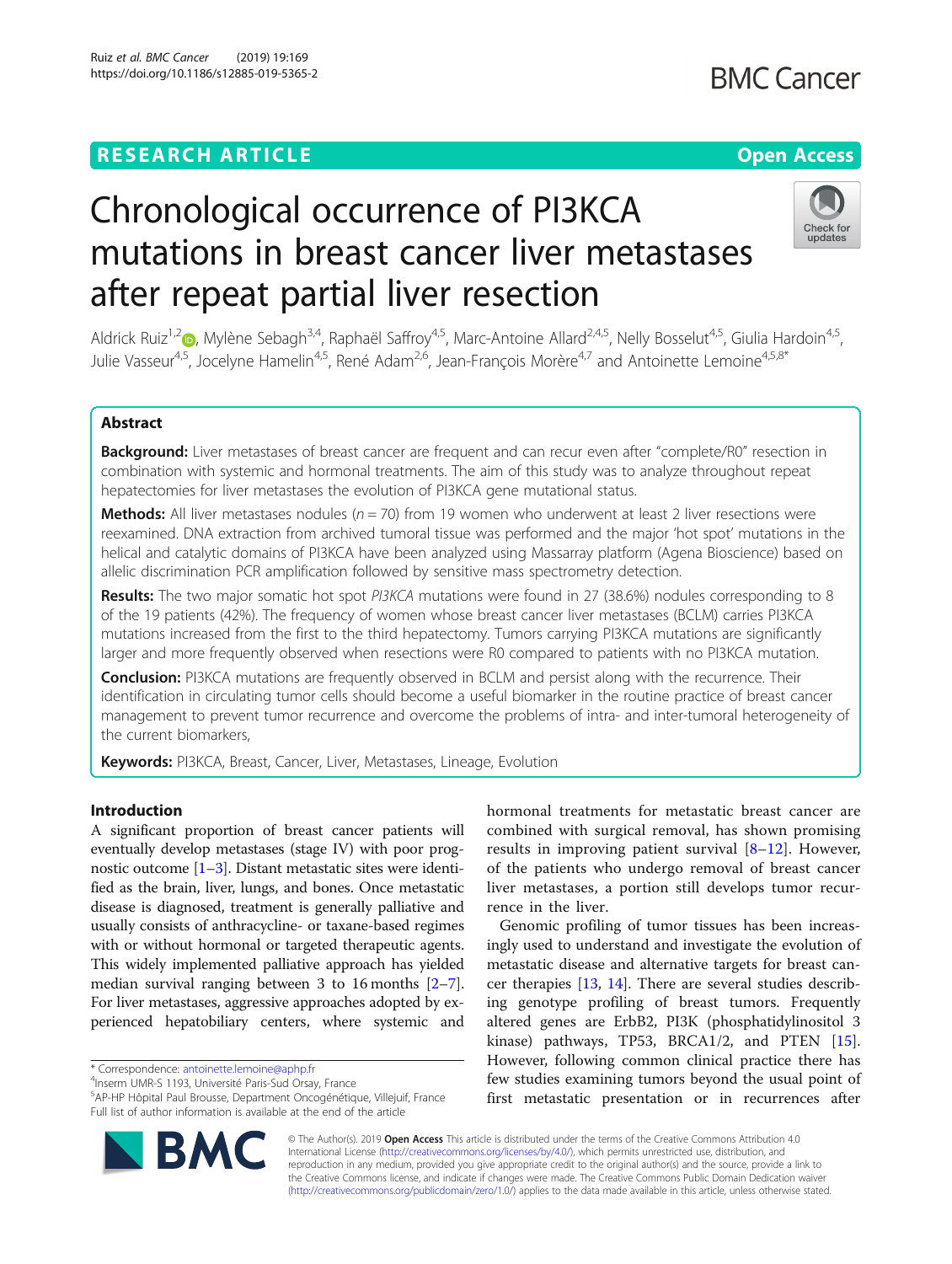<span id="page-1-0"></span>removal [[16](#page-6-0)–[19](#page-6-0)]. PIK3CA mutations have been reported to be present in over one-third of cases, with enrichment in the luminal and in human HER2-positive subtypes [[19\]](#page-6-0). In human tumors or mammary epithelial cell lines, the two most common mutant alleles (H1047R and E545K) were found to activate PI3K signaling and to be involved in tumorigenesis and resistance to chemotherapy [\[20](#page-6-0)–[23\]](#page-6-0). Therefore, the aim of this study was to analyze the chronology of major hotspot mutations in PI3KCA occurrence in a series of patients who underwent at least 2 liver resections for breast cancer liver metastases.

#### Material and methods

As part of treatment patients with recurrent breast cancer liver metastases can undergo repeat liver resection. This study is a retrospective case series experiment.

#### Case selection

Study size was based on convenient sample of the experience of a hepatobiliary center. All consecutive patients with breast cancer liver metastases (BCLM) who underwent at least two separate liver resections at our center between January 1985 and December 2012 were included in the study (Fig. 1). Patients were selected from our prospectively maintained institutional database, and each medical record was reviewed to update basic clinical and pathological data.

#### Tissue samples

Representative tumor samples of all nodules within each patient were collected and reviewed to examine genetic abnormalities. Hematoxylin-eosin-stained slides from tumors were assessed for the ratio percentage of tumor cells/sample area (non-tumor tissue, stroma of the tumor) by pathologists at our department. Three sections of 10 μm thickness were obtained from the paraffin-embedded tissue containing at least 50% of tumor cells. Vascular or lymphatic invasion features were also analyzed. Immunohistochemistry analysis for hormonal receptors was conducted to analyze expression of hormonal receptors and HER2.

#### DNA extraction

DNA extraction was performed using the QIAmp DNA Mini kit (Qiagen, France), which provides silicamembrane-based nucleic acid purification [\[20](#page-6-0)].

#### Mutations detection

PIK3CA and HER2 mutations was analysed using a Massarray iPlex technology panel and Massarray online design tools (Agena Bioscience). The panel includes main exons (9 and 20) PIK3CA mutations (all mutations from 542 to 545–546-1047 codon), exon 20 HER2 insertions (codons 774–776) and exon 2 to 4 KRAS. The Massarray iPlex procedure involves a three-step process consisting of the initial PCR reaction, inactivation of unincorporated nucleotides by shrimp alkaline phosphatase and a single-base primer extension. Then, the products are nano-dispensed onto a matrix-loaded silicon chip (SpectroChipII, Ageno Bioscience) and finally, the mutations are detected by MALDI–TOF (matrix-assisted laser desorption-ionization–time of flight) mass spectrometry. Data analysis was performed using MassArray-Typer Analyzer software 4.0.4.20 (Agena Bioscience, Hamburg, Germany), which facilitates visualization of data patterns as well as the raw spectra. To allow detection of rare PIK3CA, HER2 or KRAS mutations, analysis of the whole exons was completed by High Resolution Melting analysis (HRM). PCR was performed in a 96-well plate with a 20 μL volume including 50 ng DNA, 2 mmol/L of each primer, 2.5 mmol/L of MgCl2, 4.7 μL of water, and 10 μL of LightCycler 480 HRM Master mix (Roche Diagnostics, France). The reaction mix was subjected to initial denaturation at 95 °C for 10 min,

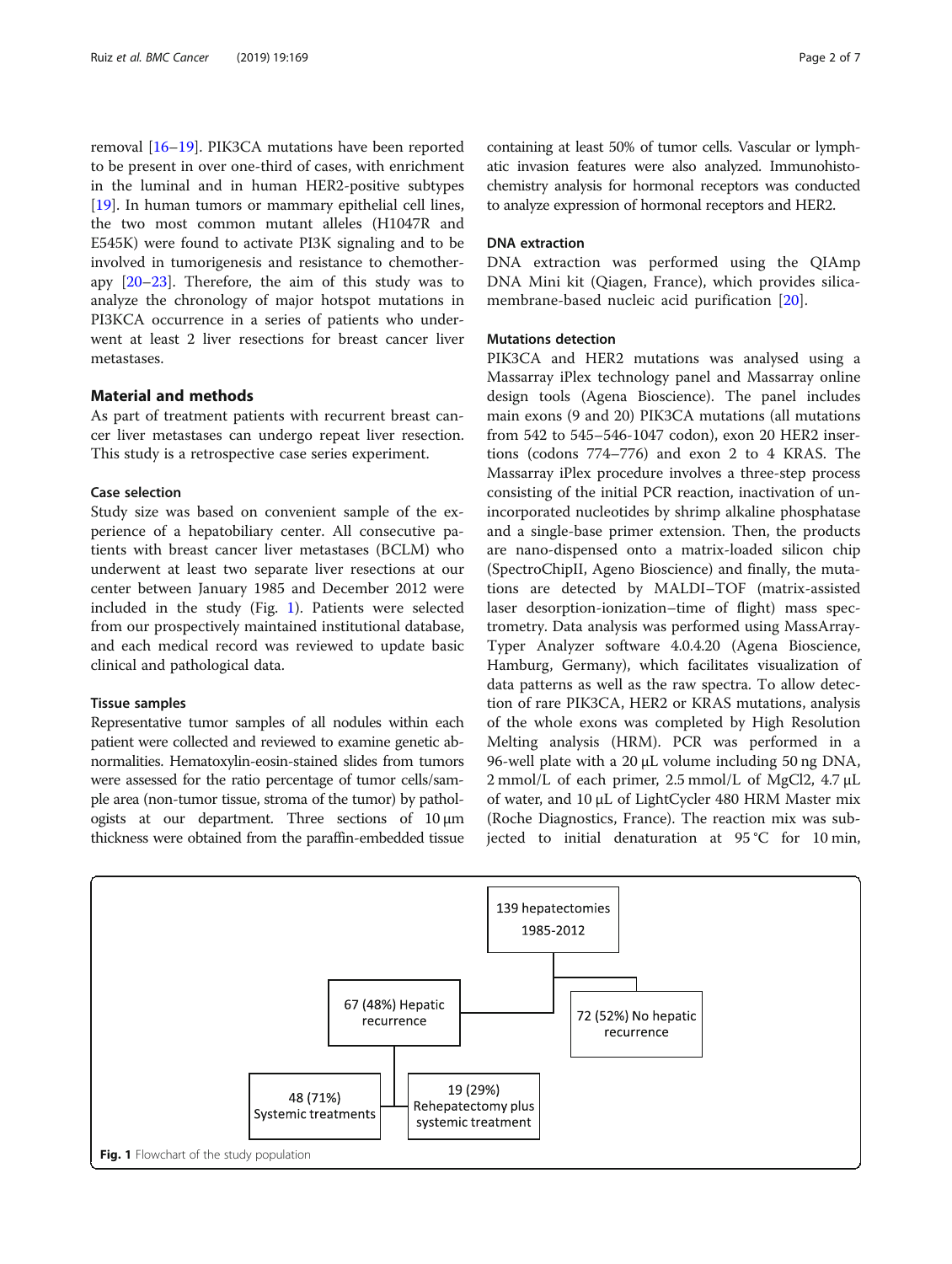<span id="page-2-0"></span>followed by 45 cycles of amplification consisting of denaturation at 95 °C for 30 s, annealing at 58 °C for 30 s, and extension at 72 °C for 30 s. Melting was performed with a denaturation step at 95 °C for 1 min, followed by annealing at 40 °C for 1 min and a melt from 70 °C to 97 °C at a ramp rate of 0.03 °C/second with 18 acquisitions per second. LightCycler 480 Resolight Dye (Roche), a fluorescent dye that uniformly binds to the minor groove of double-stranded DNA in a nonsequence-dependent manner for melting analysis was used. In all experiments, positive and negative controls were included (Horizon diagnostics).

#### Clinical data

Hepatectomies were conducted in a tertiary center where data were available, extra information regarding the primary tumor was collected. Chronology of primary tumor, first liver metastasis, first hepatic resection, hepatic recurrences and repeat hepatectomies for each case were used for interval calculation.

#### Statistical methods

Categorical variables were compared between groups by the chi-square test or Fisher's exact test when appropriate and continuous variables were compared using the independent-sample t-test. All statistical analyses were performed with SPSS version 21.0 (SPSS Inc., Chicago, IL, USA).

#### Results

#### Patient samples

Between 1985 and 2012, 139 female patients underwent partial liver resection for breast cancer liver metastases at our institution (Fig. [1](#page-1-0)). Sixty-seven women (48%) developed hepatic recurrence of which 19 patients (28%) had subsequent second liver resections with curative intent. Four of them had a third hepatectomy. A total of 86 breast cancer liver metastases nodules were removed. Sixteen nodules were not available for molecular analysis due to insufficient tumoral cell content or inability to amplify DNA. High Resolution Melting and allelic discrimination PCR amplification using Massarray analyses were performed on samples originating from 70 nodules.

#### Mutations discovered

Overall, the two major somatic hot spot mutations in the helical and catalytic domains of PI3KCA in the breast cancer liver metastases were found in 27 (38.6%) nodules corresponding to 8 of the 19 patients (42%) (Fig. 2). No mutation in HER2 (exon 20) or KRAS (exon 2 to 4) were detected both by the High Resolution Melting analysis and allelic discrimination.

#### Population characteristics

Table [1](#page-3-0) summarizes clinical characteristics of the patient population stratified by their corresponding hepatectomy. Mean maximum size of tumors removed during first hepatectomy was significantly larger in patients with

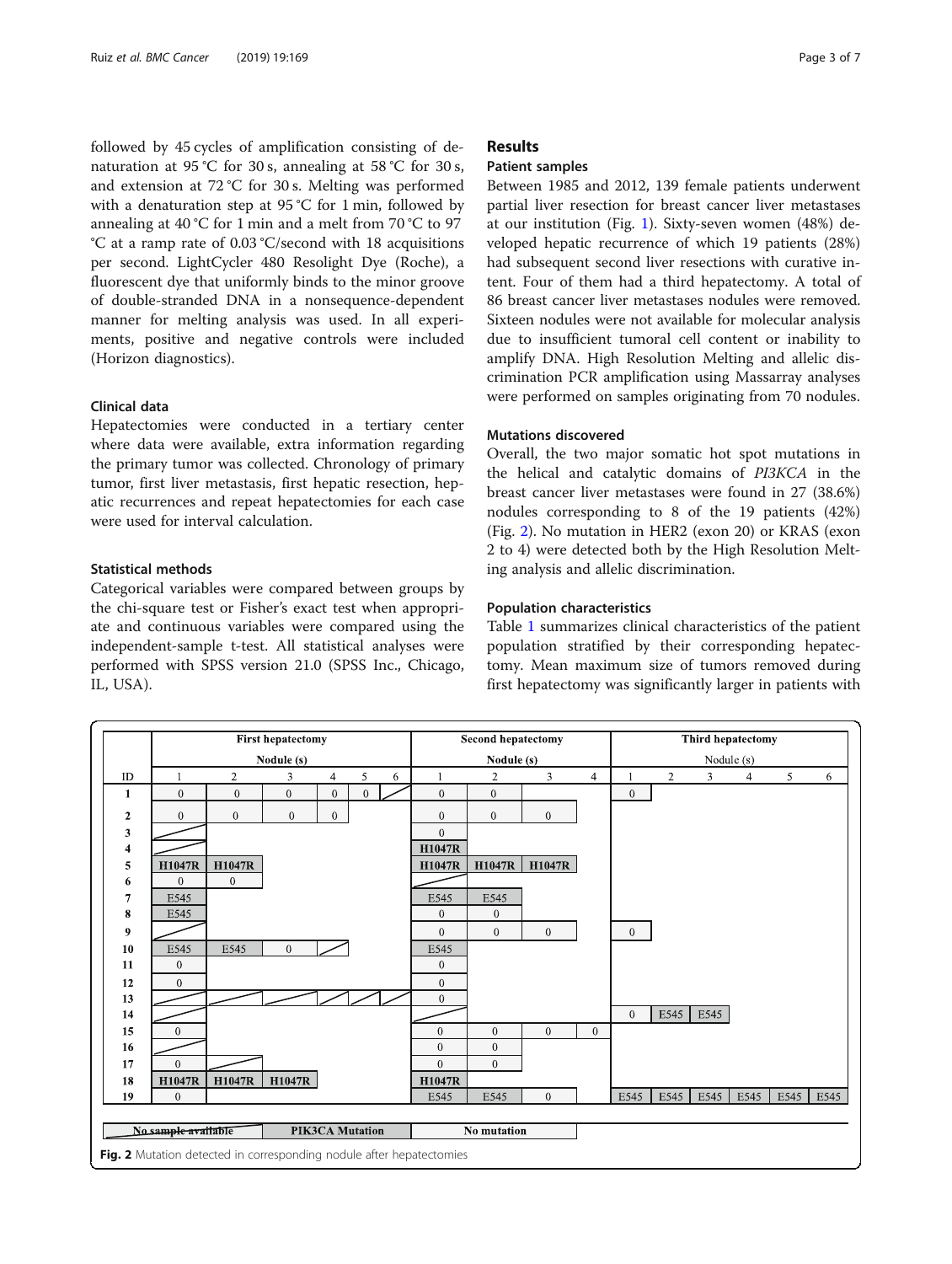#### <span id="page-3-0"></span>Table 1 Clinical characteristic according to PI3KCA mutation status

| No Mutation<br>No Mutation<br>No Mutation<br>Mutation<br>Mutation<br>Mutation<br>$N = 8$<br>$N = 5$<br>$N = 6$<br>$N = 2$<br>$N = 2$<br>$N = 11$<br>Mean age at resection $+$ SD Years<br>$42 + 7$<br>$44 + 7$<br>$51 + 11$<br>$50 + 12$<br>$63 + 18$<br>$42 + 4$<br>Mean interval between primary removal and liver resection<br>$42 + 20$<br>$28 + 9$<br>$47 + 37$<br>$43 + 21$<br>$46 + 33$<br>$22 + 9$<br>+ SD Months<br>Mean number of BCLM diagnosed $+$ SD Distribution<br>$2 + 2$<br>$2 + 2$<br>$2 + 2$<br>$2 + 1$<br>Unilateral<br>5<br>50%<br>80%<br>82%<br>67%<br>50%<br>100%<br>4<br>9<br>4<br>$\mathbf{1}$<br>1<br>5<br>50%<br>20%<br>18%<br>50%<br>0%<br>Bilateral<br>2<br>2<br>33%<br>0<br>1<br>1<br>Concomitant extra-hepatic disease<br>No<br>10<br>91%<br>80%<br>8<br>73%<br>4<br>67%<br>50%<br>100%<br>4<br>1<br>1<br>27%<br>50%<br>Yes<br>9%<br>20%<br>3<br>2<br>33%<br>0<br>0%<br>1<br>1<br>-1<br>Chemotherapy before liver resection<br>2<br>0%<br>0%<br>0%<br>No<br>18%<br>$\mathbf{1}$<br>20%<br>$\mathbf 0$<br>17%<br>0<br>0<br>1<br>9<br>82%<br>Yes<br>80%<br>100%<br>5<br>83%<br>2<br>100%<br>2<br>100%<br>4<br>11<br>Hormonal Therapy before liver resection<br>8<br>0%<br>No<br>73%<br>2<br>40%<br>2<br>18%<br>2<br>33%<br>50%<br>0<br>1<br>3<br>27%<br>3<br>60%<br>9<br>82%<br>67%<br>50%<br>$\overline{2}$<br>100%<br>Yes<br>4<br>$\overline{1}$<br>$***$<br>Targeted Therapy before liver resection<br>7<br>No<br>64%<br>80%<br>$\overline{2}$<br>18%<br>5<br>83%<br>50%<br>2<br>100%<br>4<br>1<br>82%<br>50%<br>0%<br>Yes<br>4<br>36%<br>20%<br>9<br>17%<br>0<br>1<br>1<br>1<br>Histopathological characteristics<br>Mean maximum resected tumor size $+$ SD, mm<br>$17 + 15$<br>$33 + 15$<br>$*$<br>$21 + 16$<br>$26 + 12$<br>$19 + 8$<br>$23 + 11$<br>Resection margin***<br>R <sub>0</sub><br>8<br>89%<br>0%<br>100%<br>3<br>60%<br>8<br>80%<br>67%<br>0<br>4<br>2<br>R1<br>$\overline{2}$<br>20%<br>$\mathbf{1}$<br>11%<br>2<br>40%<br>2<br>33%<br>100%<br>0<br>0%<br>1<br>Microscopic intrahepatic invasion<br>No<br>6<br>60%<br>20%<br>7<br>64%<br>33%<br>0<br>0%<br>1<br>2<br>Yes<br>4<br>40%<br>80%<br>36%<br>4<br>67%<br>2<br>4<br>$\overline{4}$<br>Cell surface receptors status<br>Estrogen<br>0%<br>40%<br>36%<br>33%<br>0%<br>50%<br>Negative<br>0<br>2<br>0<br>Λ<br>8<br>100%<br>3<br>60%<br>7<br>64%<br>67%<br>Positive<br>4<br>2<br>100%<br>50%<br>1<br>Progesterone<br>5<br>Negative<br>63%<br>80%<br>55%<br>$\overline{2}$<br>50%<br>4<br>6<br>33%<br>$\mathbf{1}$<br>50%<br>1<br>3<br>45%<br>Positive<br>38%<br>20%<br>5<br>67%<br>50%<br>50%<br>4<br>1<br>1<br>1<br>Her2/Neu<br>Negative<br>0%<br>6<br>75%<br>4<br>80%<br>6<br>60%<br>4<br>67%<br>0<br>2<br>100% | <b>NN</b>          | First hepatectomy |  |  |  | Second hepatectomy |  |  |  | Third hepatectomy |  |  |  |
|------------------------------------------------------------------------------------------------------------------------------------------------------------------------------------------------------------------------------------------------------------------------------------------------------------------------------------------------------------------------------------------------------------------------------------------------------------------------------------------------------------------------------------------------------------------------------------------------------------------------------------------------------------------------------------------------------------------------------------------------------------------------------------------------------------------------------------------------------------------------------------------------------------------------------------------------------------------------------------------------------------------------------------------------------------------------------------------------------------------------------------------------------------------------------------------------------------------------------------------------------------------------------------------------------------------------------------------------------------------------------------------------------------------------------------------------------------------------------------------------------------------------------------------------------------------------------------------------------------------------------------------------------------------------------------------------------------------------------------------------------------------------------------------------------------------------------------------------------------------------------------------------------------------------------------------------------------------------------------------------------------------------------------------------------------------------------------------------------------------------------------------------------------------------------------------------------------------------------------------------------------------------------------------------------------------------------------------------------------------------------------------------------------------------------------------------------------------------------------------------------------------------------------------------------------------------------------------------------------------------------------------------------------------------------------------------------------------------|--------------------|-------------------|--|--|--|--------------------|--|--|--|-------------------|--|--|--|
|                                                                                                                                                                                                                                                                                                                                                                                                                                                                                                                                                                                                                                                                                                                                                                                                                                                                                                                                                                                                                                                                                                                                                                                                                                                                                                                                                                                                                                                                                                                                                                                                                                                                                                                                                                                                                                                                                                                                                                                                                                                                                                                                                                                                                                                                                                                                                                                                                                                                                                                                                                                                                                                                                                                        |                    |                   |  |  |  |                    |  |  |  |                   |  |  |  |
|                                                                                                                                                                                                                                                                                                                                                                                                                                                                                                                                                                                                                                                                                                                                                                                                                                                                                                                                                                                                                                                                                                                                                                                                                                                                                                                                                                                                                                                                                                                                                                                                                                                                                                                                                                                                                                                                                                                                                                                                                                                                                                                                                                                                                                                                                                                                                                                                                                                                                                                                                                                                                                                                                                                        |                    |                   |  |  |  |                    |  |  |  |                   |  |  |  |
|                                                                                                                                                                                                                                                                                                                                                                                                                                                                                                                                                                                                                                                                                                                                                                                                                                                                                                                                                                                                                                                                                                                                                                                                                                                                                                                                                                                                                                                                                                                                                                                                                                                                                                                                                                                                                                                                                                                                                                                                                                                                                                                                                                                                                                                                                                                                                                                                                                                                                                                                                                                                                                                                                                                        | Hepatic metastases |                   |  |  |  |                    |  |  |  |                   |  |  |  |
|                                                                                                                                                                                                                                                                                                                                                                                                                                                                                                                                                                                                                                                                                                                                                                                                                                                                                                                                                                                                                                                                                                                                                                                                                                                                                                                                                                                                                                                                                                                                                                                                                                                                                                                                                                                                                                                                                                                                                                                                                                                                                                                                                                                                                                                                                                                                                                                                                                                                                                                                                                                                                                                                                                                        |                    |                   |  |  |  |                    |  |  |  |                   |  |  |  |
|                                                                                                                                                                                                                                                                                                                                                                                                                                                                                                                                                                                                                                                                                                                                                                                                                                                                                                                                                                                                                                                                                                                                                                                                                                                                                                                                                                                                                                                                                                                                                                                                                                                                                                                                                                                                                                                                                                                                                                                                                                                                                                                                                                                                                                                                                                                                                                                                                                                                                                                                                                                                                                                                                                                        |                    |                   |  |  |  |                    |  |  |  |                   |  |  |  |
|                                                                                                                                                                                                                                                                                                                                                                                                                                                                                                                                                                                                                                                                                                                                                                                                                                                                                                                                                                                                                                                                                                                                                                                                                                                                                                                                                                                                                                                                                                                                                                                                                                                                                                                                                                                                                                                                                                                                                                                                                                                                                                                                                                                                                                                                                                                                                                                                                                                                                                                                                                                                                                                                                                                        |                    |                   |  |  |  |                    |  |  |  |                   |  |  |  |
|                                                                                                                                                                                                                                                                                                                                                                                                                                                                                                                                                                                                                                                                                                                                                                                                                                                                                                                                                                                                                                                                                                                                                                                                                                                                                                                                                                                                                                                                                                                                                                                                                                                                                                                                                                                                                                                                                                                                                                                                                                                                                                                                                                                                                                                                                                                                                                                                                                                                                                                                                                                                                                                                                                                        |                    |                   |  |  |  |                    |  |  |  |                   |  |  |  |
|                                                                                                                                                                                                                                                                                                                                                                                                                                                                                                                                                                                                                                                                                                                                                                                                                                                                                                                                                                                                                                                                                                                                                                                                                                                                                                                                                                                                                                                                                                                                                                                                                                                                                                                                                                                                                                                                                                                                                                                                                                                                                                                                                                                                                                                                                                                                                                                                                                                                                                                                                                                                                                                                                                                        |                    |                   |  |  |  |                    |  |  |  |                   |  |  |  |
|                                                                                                                                                                                                                                                                                                                                                                                                                                                                                                                                                                                                                                                                                                                                                                                                                                                                                                                                                                                                                                                                                                                                                                                                                                                                                                                                                                                                                                                                                                                                                                                                                                                                                                                                                                                                                                                                                                                                                                                                                                                                                                                                                                                                                                                                                                                                                                                                                                                                                                                                                                                                                                                                                                                        |                    |                   |  |  |  |                    |  |  |  |                   |  |  |  |
|                                                                                                                                                                                                                                                                                                                                                                                                                                                                                                                                                                                                                                                                                                                                                                                                                                                                                                                                                                                                                                                                                                                                                                                                                                                                                                                                                                                                                                                                                                                                                                                                                                                                                                                                                                                                                                                                                                                                                                                                                                                                                                                                                                                                                                                                                                                                                                                                                                                                                                                                                                                                                                                                                                                        |                    |                   |  |  |  |                    |  |  |  |                   |  |  |  |
|                                                                                                                                                                                                                                                                                                                                                                                                                                                                                                                                                                                                                                                                                                                                                                                                                                                                                                                                                                                                                                                                                                                                                                                                                                                                                                                                                                                                                                                                                                                                                                                                                                                                                                                                                                                                                                                                                                                                                                                                                                                                                                                                                                                                                                                                                                                                                                                                                                                                                                                                                                                                                                                                                                                        |                    |                   |  |  |  |                    |  |  |  |                   |  |  |  |
|                                                                                                                                                                                                                                                                                                                                                                                                                                                                                                                                                                                                                                                                                                                                                                                                                                                                                                                                                                                                                                                                                                                                                                                                                                                                                                                                                                                                                                                                                                                                                                                                                                                                                                                                                                                                                                                                                                                                                                                                                                                                                                                                                                                                                                                                                                                                                                                                                                                                                                                                                                                                                                                                                                                        |                    |                   |  |  |  |                    |  |  |  |                   |  |  |  |
|                                                                                                                                                                                                                                                                                                                                                                                                                                                                                                                                                                                                                                                                                                                                                                                                                                                                                                                                                                                                                                                                                                                                                                                                                                                                                                                                                                                                                                                                                                                                                                                                                                                                                                                                                                                                                                                                                                                                                                                                                                                                                                                                                                                                                                                                                                                                                                                                                                                                                                                                                                                                                                                                                                                        |                    |                   |  |  |  |                    |  |  |  |                   |  |  |  |
|                                                                                                                                                                                                                                                                                                                                                                                                                                                                                                                                                                                                                                                                                                                                                                                                                                                                                                                                                                                                                                                                                                                                                                                                                                                                                                                                                                                                                                                                                                                                                                                                                                                                                                                                                                                                                                                                                                                                                                                                                                                                                                                                                                                                                                                                                                                                                                                                                                                                                                                                                                                                                                                                                                                        |                    |                   |  |  |  |                    |  |  |  |                   |  |  |  |
|                                                                                                                                                                                                                                                                                                                                                                                                                                                                                                                                                                                                                                                                                                                                                                                                                                                                                                                                                                                                                                                                                                                                                                                                                                                                                                                                                                                                                                                                                                                                                                                                                                                                                                                                                                                                                                                                                                                                                                                                                                                                                                                                                                                                                                                                                                                                                                                                                                                                                                                                                                                                                                                                                                                        |                    |                   |  |  |  |                    |  |  |  |                   |  |  |  |
|                                                                                                                                                                                                                                                                                                                                                                                                                                                                                                                                                                                                                                                                                                                                                                                                                                                                                                                                                                                                                                                                                                                                                                                                                                                                                                                                                                                                                                                                                                                                                                                                                                                                                                                                                                                                                                                                                                                                                                                                                                                                                                                                                                                                                                                                                                                                                                                                                                                                                                                                                                                                                                                                                                                        |                    |                   |  |  |  |                    |  |  |  |                   |  |  |  |
|                                                                                                                                                                                                                                                                                                                                                                                                                                                                                                                                                                                                                                                                                                                                                                                                                                                                                                                                                                                                                                                                                                                                                                                                                                                                                                                                                                                                                                                                                                                                                                                                                                                                                                                                                                                                                                                                                                                                                                                                                                                                                                                                                                                                                                                                                                                                                                                                                                                                                                                                                                                                                                                                                                                        |                    |                   |  |  |  |                    |  |  |  |                   |  |  |  |
|                                                                                                                                                                                                                                                                                                                                                                                                                                                                                                                                                                                                                                                                                                                                                                                                                                                                                                                                                                                                                                                                                                                                                                                                                                                                                                                                                                                                                                                                                                                                                                                                                                                                                                                                                                                                                                                                                                                                                                                                                                                                                                                                                                                                                                                                                                                                                                                                                                                                                                                                                                                                                                                                                                                        |                    |                   |  |  |  |                    |  |  |  |                   |  |  |  |
|                                                                                                                                                                                                                                                                                                                                                                                                                                                                                                                                                                                                                                                                                                                                                                                                                                                                                                                                                                                                                                                                                                                                                                                                                                                                                                                                                                                                                                                                                                                                                                                                                                                                                                                                                                                                                                                                                                                                                                                                                                                                                                                                                                                                                                                                                                                                                                                                                                                                                                                                                                                                                                                                                                                        |                    |                   |  |  |  |                    |  |  |  |                   |  |  |  |
|                                                                                                                                                                                                                                                                                                                                                                                                                                                                                                                                                                                                                                                                                                                                                                                                                                                                                                                                                                                                                                                                                                                                                                                                                                                                                                                                                                                                                                                                                                                                                                                                                                                                                                                                                                                                                                                                                                                                                                                                                                                                                                                                                                                                                                                                                                                                                                                                                                                                                                                                                                                                                                                                                                                        |                    |                   |  |  |  |                    |  |  |  |                   |  |  |  |
|                                                                                                                                                                                                                                                                                                                                                                                                                                                                                                                                                                                                                                                                                                                                                                                                                                                                                                                                                                                                                                                                                                                                                                                                                                                                                                                                                                                                                                                                                                                                                                                                                                                                                                                                                                                                                                                                                                                                                                                                                                                                                                                                                                                                                                                                                                                                                                                                                                                                                                                                                                                                                                                                                                                        |                    |                   |  |  |  |                    |  |  |  |                   |  |  |  |
|                                                                                                                                                                                                                                                                                                                                                                                                                                                                                                                                                                                                                                                                                                                                                                                                                                                                                                                                                                                                                                                                                                                                                                                                                                                                                                                                                                                                                                                                                                                                                                                                                                                                                                                                                                                                                                                                                                                                                                                                                                                                                                                                                                                                                                                                                                                                                                                                                                                                                                                                                                                                                                                                                                                        |                    |                   |  |  |  |                    |  |  |  |                   |  |  |  |
|                                                                                                                                                                                                                                                                                                                                                                                                                                                                                                                                                                                                                                                                                                                                                                                                                                                                                                                                                                                                                                                                                                                                                                                                                                                                                                                                                                                                                                                                                                                                                                                                                                                                                                                                                                                                                                                                                                                                                                                                                                                                                                                                                                                                                                                                                                                                                                                                                                                                                                                                                                                                                                                                                                                        |                    |                   |  |  |  |                    |  |  |  |                   |  |  |  |
|                                                                                                                                                                                                                                                                                                                                                                                                                                                                                                                                                                                                                                                                                                                                                                                                                                                                                                                                                                                                                                                                                                                                                                                                                                                                                                                                                                                                                                                                                                                                                                                                                                                                                                                                                                                                                                                                                                                                                                                                                                                                                                                                                                                                                                                                                                                                                                                                                                                                                                                                                                                                                                                                                                                        |                    |                   |  |  |  |                    |  |  |  |                   |  |  |  |
|                                                                                                                                                                                                                                                                                                                                                                                                                                                                                                                                                                                                                                                                                                                                                                                                                                                                                                                                                                                                                                                                                                                                                                                                                                                                                                                                                                                                                                                                                                                                                                                                                                                                                                                                                                                                                                                                                                                                                                                                                                                                                                                                                                                                                                                                                                                                                                                                                                                                                                                                                                                                                                                                                                                        |                    |                   |  |  |  |                    |  |  |  |                   |  |  |  |
|                                                                                                                                                                                                                                                                                                                                                                                                                                                                                                                                                                                                                                                                                                                                                                                                                                                                                                                                                                                                                                                                                                                                                                                                                                                                                                                                                                                                                                                                                                                                                                                                                                                                                                                                                                                                                                                                                                                                                                                                                                                                                                                                                                                                                                                                                                                                                                                                                                                                                                                                                                                                                                                                                                                        |                    |                   |  |  |  |                    |  |  |  |                   |  |  |  |
|                                                                                                                                                                                                                                                                                                                                                                                                                                                                                                                                                                                                                                                                                                                                                                                                                                                                                                                                                                                                                                                                                                                                                                                                                                                                                                                                                                                                                                                                                                                                                                                                                                                                                                                                                                                                                                                                                                                                                                                                                                                                                                                                                                                                                                                                                                                                                                                                                                                                                                                                                                                                                                                                                                                        |                    |                   |  |  |  |                    |  |  |  |                   |  |  |  |
|                                                                                                                                                                                                                                                                                                                                                                                                                                                                                                                                                                                                                                                                                                                                                                                                                                                                                                                                                                                                                                                                                                                                                                                                                                                                                                                                                                                                                                                                                                                                                                                                                                                                                                                                                                                                                                                                                                                                                                                                                                                                                                                                                                                                                                                                                                                                                                                                                                                                                                                                                                                                                                                                                                                        |                    |                   |  |  |  |                    |  |  |  |                   |  |  |  |
|                                                                                                                                                                                                                                                                                                                                                                                                                                                                                                                                                                                                                                                                                                                                                                                                                                                                                                                                                                                                                                                                                                                                                                                                                                                                                                                                                                                                                                                                                                                                                                                                                                                                                                                                                                                                                                                                                                                                                                                                                                                                                                                                                                                                                                                                                                                                                                                                                                                                                                                                                                                                                                                                                                                        |                    |                   |  |  |  |                    |  |  |  |                   |  |  |  |
|                                                                                                                                                                                                                                                                                                                                                                                                                                                                                                                                                                                                                                                                                                                                                                                                                                                                                                                                                                                                                                                                                                                                                                                                                                                                                                                                                                                                                                                                                                                                                                                                                                                                                                                                                                                                                                                                                                                                                                                                                                                                                                                                                                                                                                                                                                                                                                                                                                                                                                                                                                                                                                                                                                                        |                    |                   |  |  |  |                    |  |  |  |                   |  |  |  |
|                                                                                                                                                                                                                                                                                                                                                                                                                                                                                                                                                                                                                                                                                                                                                                                                                                                                                                                                                                                                                                                                                                                                                                                                                                                                                                                                                                                                                                                                                                                                                                                                                                                                                                                                                                                                                                                                                                                                                                                                                                                                                                                                                                                                                                                                                                                                                                                                                                                                                                                                                                                                                                                                                                                        |                    |                   |  |  |  |                    |  |  |  |                   |  |  |  |
|                                                                                                                                                                                                                                                                                                                                                                                                                                                                                                                                                                                                                                                                                                                                                                                                                                                                                                                                                                                                                                                                                                                                                                                                                                                                                                                                                                                                                                                                                                                                                                                                                                                                                                                                                                                                                                                                                                                                                                                                                                                                                                                                                                                                                                                                                                                                                                                                                                                                                                                                                                                                                                                                                                                        |                    |                   |  |  |  |                    |  |  |  |                   |  |  |  |
|                                                                                                                                                                                                                                                                                                                                                                                                                                                                                                                                                                                                                                                                                                                                                                                                                                                                                                                                                                                                                                                                                                                                                                                                                                                                                                                                                                                                                                                                                                                                                                                                                                                                                                                                                                                                                                                                                                                                                                                                                                                                                                                                                                                                                                                                                                                                                                                                                                                                                                                                                                                                                                                                                                                        |                    |                   |  |  |  |                    |  |  |  |                   |  |  |  |
|                                                                                                                                                                                                                                                                                                                                                                                                                                                                                                                                                                                                                                                                                                                                                                                                                                                                                                                                                                                                                                                                                                                                                                                                                                                                                                                                                                                                                                                                                                                                                                                                                                                                                                                                                                                                                                                                                                                                                                                                                                                                                                                                                                                                                                                                                                                                                                                                                                                                                                                                                                                                                                                                                                                        |                    |                   |  |  |  |                    |  |  |  |                   |  |  |  |
|                                                                                                                                                                                                                                                                                                                                                                                                                                                                                                                                                                                                                                                                                                                                                                                                                                                                                                                                                                                                                                                                                                                                                                                                                                                                                                                                                                                                                                                                                                                                                                                                                                                                                                                                                                                                                                                                                                                                                                                                                                                                                                                                                                                                                                                                                                                                                                                                                                                                                                                                                                                                                                                                                                                        |                    |                   |  |  |  |                    |  |  |  |                   |  |  |  |
|                                                                                                                                                                                                                                                                                                                                                                                                                                                                                                                                                                                                                                                                                                                                                                                                                                                                                                                                                                                                                                                                                                                                                                                                                                                                                                                                                                                                                                                                                                                                                                                                                                                                                                                                                                                                                                                                                                                                                                                                                                                                                                                                                                                                                                                                                                                                                                                                                                                                                                                                                                                                                                                                                                                        |                    |                   |  |  |  |                    |  |  |  |                   |  |  |  |
|                                                                                                                                                                                                                                                                                                                                                                                                                                                                                                                                                                                                                                                                                                                                                                                                                                                                                                                                                                                                                                                                                                                                                                                                                                                                                                                                                                                                                                                                                                                                                                                                                                                                                                                                                                                                                                                                                                                                                                                                                                                                                                                                                                                                                                                                                                                                                                                                                                                                                                                                                                                                                                                                                                                        |                    |                   |  |  |  |                    |  |  |  |                   |  |  |  |
| Positive<br>2<br>25%<br>20%<br>40%<br>$\overline{2}$<br>33%<br>100%<br>0<br>0%<br>$\mathbf{1}$<br>$\overline{4}$<br>1                                                                                                                                                                                                                                                                                                                                                                                                                                                                                                                                                                                                                                                                                                                                                                                                                                                                                                                                                                                                                                                                                                                                                                                                                                                                                                                                                                                                                                                                                                                                                                                                                                                                                                                                                                                                                                                                                                                                                                                                                                                                                                                                                                                                                                                                                                                                                                                                                                                                                                                                                                                                  |                    |                   |  |  |  |                    |  |  |  |                   |  |  |  |
| Differentiation                                                                                                                                                                                                                                                                                                                                                                                                                                                                                                                                                                                                                                                                                                                                                                                                                                                                                                                                                                                                                                                                                                                                                                                                                                                                                                                                                                                                                                                                                                                                                                                                                                                                                                                                                                                                                                                                                                                                                                                                                                                                                                                                                                                                                                                                                                                                                                                                                                                                                                                                                                                                                                                                                                        |                    |                   |  |  |  |                    |  |  |  |                   |  |  |  |
| Well differentiated<br>$\mathbb O$<br>0%<br>20%<br>0%<br>1<br>$\mathbf{1}$<br>14%<br>2<br>40%<br>50%<br>0<br>1                                                                                                                                                                                                                                                                                                                                                                                                                                                                                                                                                                                                                                                                                                                                                                                                                                                                                                                                                                                                                                                                                                                                                                                                                                                                                                                                                                                                                                                                                                                                                                                                                                                                                                                                                                                                                                                                                                                                                                                                                                                                                                                                                                                                                                                                                                                                                                                                                                                                                                                                                                                                         |                    |                   |  |  |  |                    |  |  |  |                   |  |  |  |
| Moderately differentiated<br>5<br>71%<br>80%<br>43%<br>40%<br>$0\%$<br>3<br>2<br>0<br>50%<br>4<br>1                                                                                                                                                                                                                                                                                                                                                                                                                                                                                                                                                                                                                                                                                                                                                                                                                                                                                                                                                                                                                                                                                                                                                                                                                                                                                                                                                                                                                                                                                                                                                                                                                                                                                                                                                                                                                                                                                                                                                                                                                                                                                                                                                                                                                                                                                                                                                                                                                                                                                                                                                                                                                    |                    |                   |  |  |  |                    |  |  |  |                   |  |  |  |
| Poorly differentiated<br>$\overline{2}$<br>29%<br>0%<br>3<br>20%<br>50%<br>50%<br>0<br>43%<br>1<br>$\mathbf{1}$<br>$\mathbf{1}$                                                                                                                                                                                                                                                                                                                                                                                                                                                                                                                                                                                                                                                                                                                                                                                                                                                                                                                                                                                                                                                                                                                                                                                                                                                                                                                                                                                                                                                                                                                                                                                                                                                                                                                                                                                                                                                                                                                                                                                                                                                                                                                                                                                                                                                                                                                                                                                                                                                                                                                                                                                        |                    |                   |  |  |  |                    |  |  |  |                   |  |  |  |

 $* P < 0.1 ** P < 0.05***$  R0: complete surgical resection with a negative surgical margin at histopathology; R1: invaded surgical margins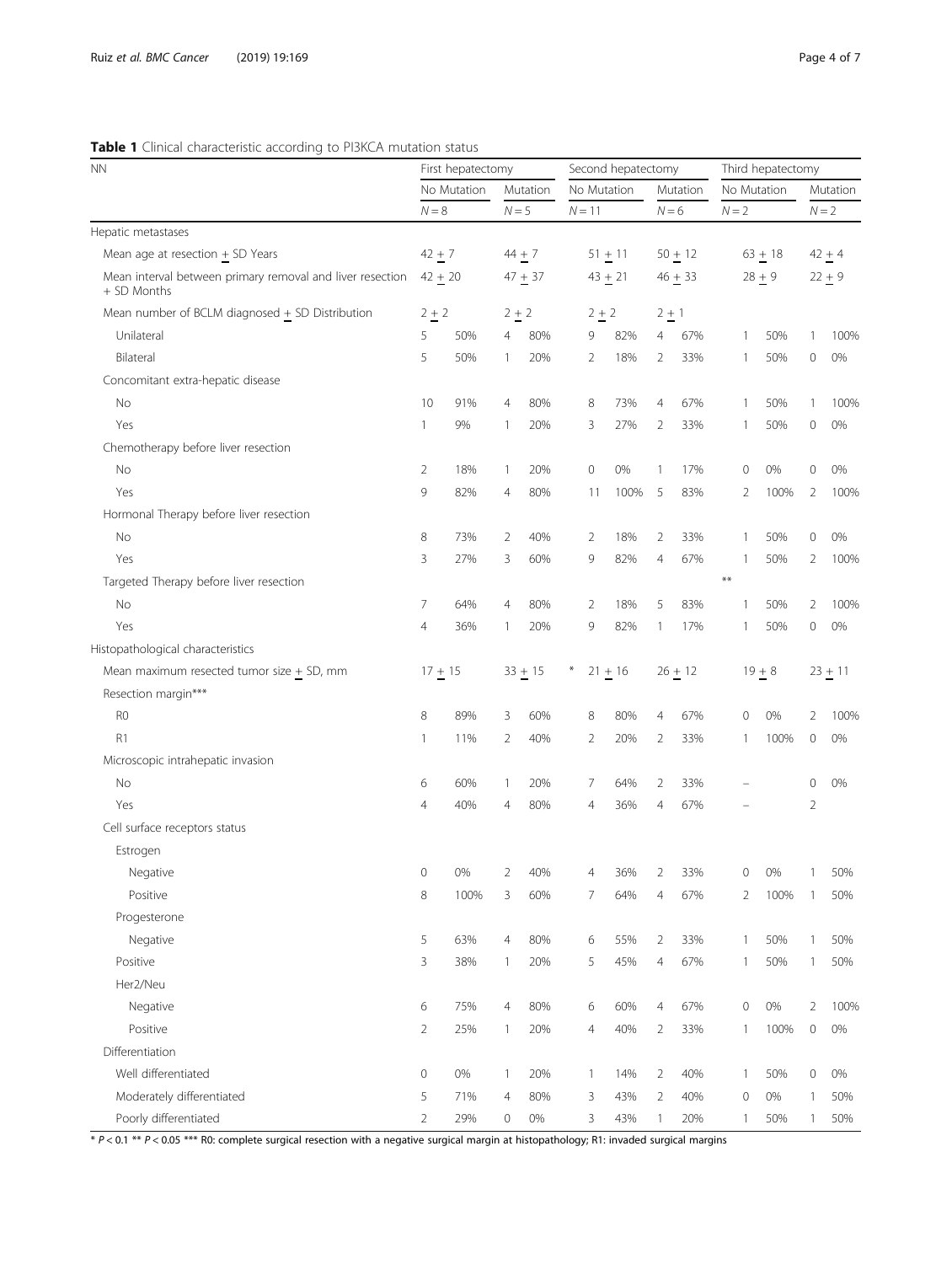PI3KCA mutation compared to patients with no PI3KCA mutation 33 mm vs. 17 mm respectively  $p =$ 0.07. At the Second hepatectomy the proportion of patients treated with anti-HER2 targeted therapy is significantly higher in patients without PI3KCA compared to patients with PI3KCA mutation 82% vs. 17% respectively  $(p = 0.035)$ . Timeline, anatomical location and extend of metastatic disease are highlighted for the presence of mutation and is presented in Table 2.

#### Chronological occurence of PI3KCA mutation

Four out of 5 patients with "Breast Liver Cancer Metastases" with PI3KCA mutations at the first hepatectomy, had the same mutation at the second hepatectomy. Three (16%) women had de novo PI3KCA in their tumors at the second or third hepatectomy. Four patients received a third hepatectomy of which 2 had PI3KCA mutations (one possible de novo and one recurrence). At the first, second and third hepatectomy, 38, 47 and 50% respectively of the patients for whom tumors were available had PI3KCA mutations (Fig. [2](#page-2-0)).

Of the 8 multinodular hepatectomies with PI3KCA mutation, the same mutation was found in all the nodules for 5 of them (62.5%). For the 3 remaining

Table 2 Clinical characteristics and presence of PI3KCA mutations

<sup>a</sup>To previous event, xhep extra hepatic metastases, BI Bilobular, UL Unilateral Left, UR Unilateral Right, PI3KCA mutated tumors

| ID              | Year<br>Primary<br>tumor | Margins                  | First hepatectomy        |                              |      |                | Second hepatectomy       |                                |     | Third hepatectomy        | Survival                 |                                |     |                              |
|-----------------|--------------------------|--------------------------|--------------------------|------------------------------|------|----------------|--------------------------|--------------------------------|-----|--------------------------|--------------------------|--------------------------------|-----|------------------------------|
|                 |                          |                          | Interval<br>$(months)^a$ | Intra<br>hepatic<br>Location | xhep | Margins        | Interval<br>$(months)^a$ | Intra hepatic xhep<br>Location |     | Margins                  | Interval<br>$(months)^a$ | Intra hepatic xhep<br>Location |     | since<br>primary<br>(months) |
| 1               | 1989                     | R <sub>0</sub>           | 45                       | BI                           | No   | $\equiv$       | 53                       | BI                             | No  | $\overline{\phantom{0}}$ | 21                       | UL                             | No  | 140                          |
| 2               | 1998                     | R1                       | 65                       | UR                           | Yes  | R <sub>0</sub> | 40                       | UR                             | No  |                          |                          |                                |     | 142                          |
| 3               | 2002                     | $\qquad \qquad -$        | 22                       | UR                           | No   | R <sub>0</sub> | 57                       | UR                             | No  |                          |                          |                                |     | 95                           |
| 4               | 1984                     | $\qquad \qquad -$        | 65                       |                              | No   | R <sub>0</sub> | 46                       | BI                             | No  |                          |                          |                                |     | 195                          |
| 5               | 1988                     | R <sub>0</sub>           | 27                       | UL                           | No   | R1             | 26                       | UL                             | No  |                          |                          |                                |     | 127                          |
| 6               | 1998                     | R <sub>0</sub>           | 49                       | UR                           | No   | R <sub>0</sub> | 38                       | B <sub>l</sub>                 | Yes |                          |                          |                                |     | 112                          |
| 7               | 1992                     | R <sub>0</sub>           | 46                       | UR                           | Yes  | R <sub>0</sub> | 28                       | UL                             | No  |                          |                          |                                |     | 108                          |
| 8               | 2005                     | R1                       | 34                       | UR                           | No   | R <sub>0</sub> | 34                       | UR                             | Yes |                          |                          |                                |     | 93                           |
| 9               | 1988                     | R <sub>0</sub>           | 30                       | UR                           | No   | R1             | 34                       | UL                             | No  | R1                       | 34                       | B <sub>l</sub>                 | Yes | 205                          |
| 10              | 1993                     | R <sub>0</sub>           | 56                       | UL                           | No   | R1             | 113                      | UL                             | Yes |                          |                          |                                |     | 182                          |
| 11              | 2000                     | R <sub>0</sub>           | 34                       | UL                           | No   | R1             | 36                       | UL                             | No  |                          |                          |                                |     | 107                          |
|                 | 12 1998                  | R <sub>0</sub>           | 27                       | BI                           | No   | R <sub>0</sub> | 49                       | UL                             | No  |                          |                          |                                |     | 120                          |
| 13 <sup>2</sup> | 1999                     | $\overline{\phantom{0}}$ | 17                       | BI                           | No   | R <sub>0</sub> | 29                       | B <sub>l</sub>                 | Yes |                          |                          |                                |     | 72                           |
|                 | 14 1986                  | R <sub>0</sub>           | 82                       | UL                           | No   | R <sub>0</sub> | 40                       | UL                             | No  | R <sub>0</sub>           | 28                       | UR                             | Yes | 244                          |
| 15              | 1999                     | $\qquad \qquad -$        | 62                       |                              | No   | R <sub>0</sub> | 92                       | UL                             | Yes |                          |                          |                                |     | 157                          |
|                 | 16 1997                  | R <sub>0</sub>           | 60                       | UR                           | No   | R <sub>0</sub> | 44                       | UR                             | No  |                          |                          |                                |     | 145                          |
|                 | 17 1992                  | R <sub>0</sub>           | 42                       | BI                           | No   | R <sub>0</sub> | 8                        | UR                             | No  |                          |                          |                                |     | 75                           |
|                 | 18 2003                  | R1                       | 10                       | BI                           | No   | R <sub>0</sub> | 32                       | BI                             | Yes |                          |                          |                                |     | 63                           |
|                 | 19 1990                  | R <sub>0</sub>           | 36                       | BI                           | No   | R <sub>0</sub> | 32                       | UR                             | No  | R <sub>0</sub>           | 15                       | <b>UR</b>                      | No  | 93                           |

hepatectomies, the PI3KCA mutation was observed in 2 out of 3 nodules.

#### **Discussion**

In our case series of patients who underwent repeat hepatectomies for breast cancer liver metastases, PIK3CA hotspot mutations were frequently observed in most of the nodules for multinodular tumors and persist along with the liver metastases recurrence. Their frequencies also increased along with hepatectomies. When examining the specific mutation H1047R or E545K, mutation remains the same within each patient over time.

The global frequency of PI3KCA mutations found in liver metastases in this series of patients is similar to those reported in sequencing studies in multiple cancers. PIK3CA mutations are present in approximately 30% of all breast cancers, with a higher frequency reported in oestrogene or progesterone positive tumors as well as in HER2–positive breast cancers [\[13](#page-6-0)–[19\]](#page-6-0). In our series, almost all tumors express either HER2 or a hormone receptor, explaining the high frequency of PI3KCA gene mutations.To our knowledge, there are no data reporting neither frequencies of PI3KCA mutations in breast cancer liver metastases nor a specific gene signature including PI3KCA mutations. In the molecular classification of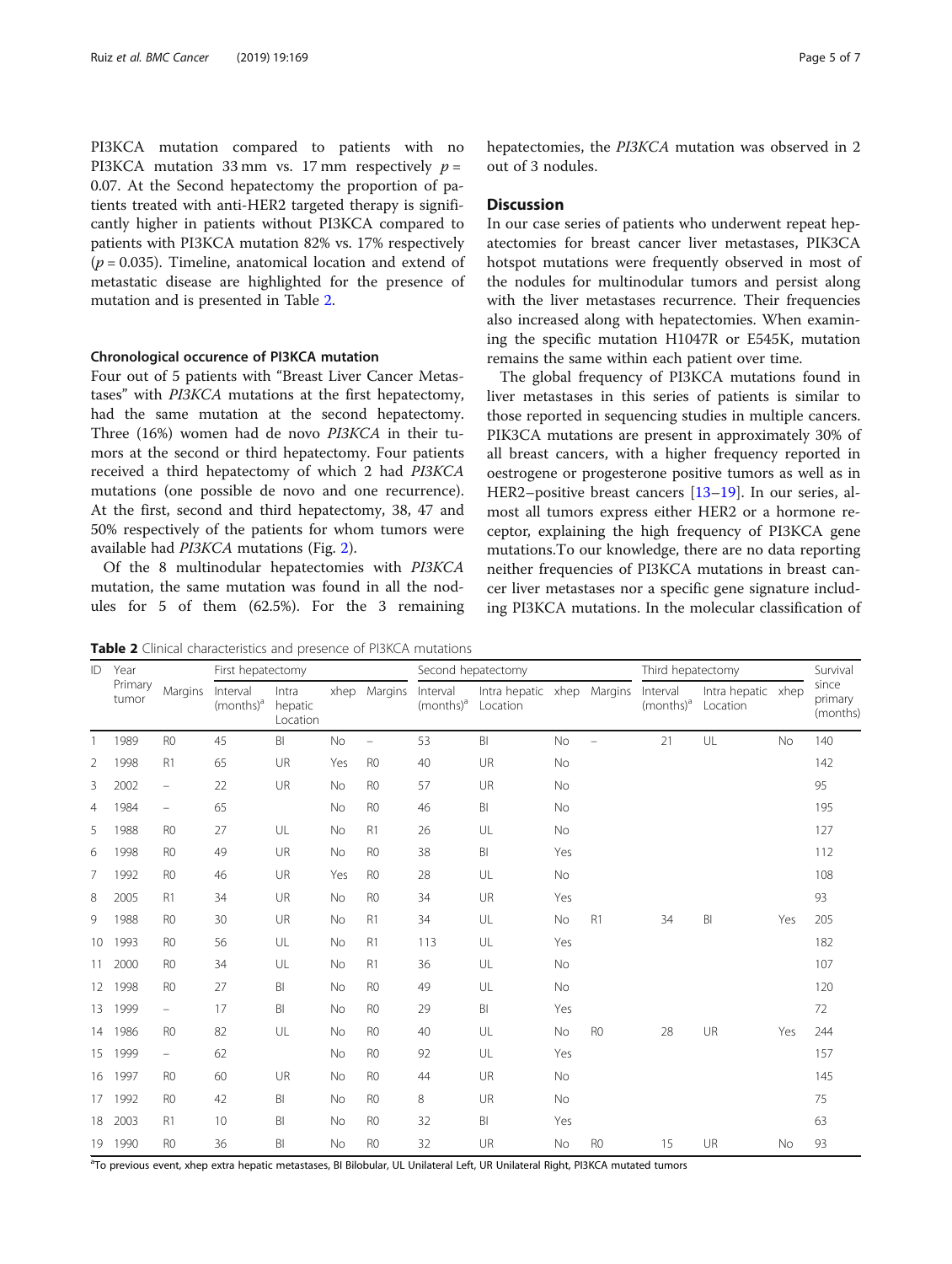Hennecke et al., liver metastasis was most frequent in HER-2-enriched variety and PI3KCA mutations have also been enriched in HER-2 breast cancers [[4\]](#page-6-0). We can observe a tendency for more PI3KCA mutated nodules between the first and second hepatectomies for tumors expressing these receptors.

The increase in the mutation rate along with hepatectomies can be considered as a marker of clonal evolution in favor of the selection of a dominant clone. In our study, mutations of PI3KCA show such an increase after each hepatectomy and especially a generalization within nodules for multinodular tumors. This increase may be due to malfunctions of the mechanisms for maintaining the integrity of the genome or its exposure to mutagenic agents and thus sign the resistance to treatments. We observe the expansion of mutations within nodules and at each hepatectomy highlighting a potential role of PI3KCA mutations as a marker of treatment resistance and expansion of clones bearing the PI3KCA anomaly. However, since the increase in the frequency of mutations is inversely correlated with the HER2 status of primary tumors that guided targeted therapy, PI3KCA mutations do not appear to be involved in the resistance mechanism of anti-HER2 therapies.

Once the oncogenic mutation is acquired, it can become a driver excluding generally other oncogenic mutations. It can then impact the tumor microenvironment and grow by promoting tumor angiogenesis. This is what we observe in our study. Indeed, tumors with a PI3KCA mutation are larger and trend to be associated with more tumor invasion of microvessels. This probably makes the tumors more aggressive. Similarly, the increase rate of PI3KCA mutations in the women who underwent several hepactectomies for tumor relapse even when liver resections were complete is in favor of the emergence of the clones carrying resistance mutations.

The persistence of PI3KCA mutations over time and despite one or two R0 hepatectomies, as well as the delay between 2 hepatectomies, mainly signify the presence of a reservoir of tumor cells in the form of dormant cells or stem cells [\[22\]](#page-6-0). These cells would preferentially carry the PI3K mutations conferring on them this property. They can also circulate in the bloodstream and be identified as prognostic and/or predictive markers to guide therapeutic decisions.

These findings raise more questions than answers. Common knowledge dictates that cancer progresses in steps [[23](#page-6-0), [24\]](#page-6-0) and treatment strategies have been directed at the last step of "evolution". The basis of systemic palliative treatment has been based on trial and error and our findings raise the question whether a better strategy might be to base our strategies on tumor lineage. In other words, tumor cells might have a common origin but might have

taken different evolutionary paths during time. A proposition could be to surgically remove and analyze all tumors to identify inter tumor "lineage" variation which in turn would lead to multi-lineage treatment strategies with the ultimate goal to eradicate all malignant cells.

Dan Frumkin et al., developed a way of reconstructing cell lineage trees from genomic variability caused by somatic mutations. This method was applied to cancer and for the first time a lineage tree of neoplastic and adjacent normal cells was reconstructed [\[25\]](#page-6-0). Other studies have also come to similar findings when examining chemotherapies effect using radiolabeling and imaging studies. Both methods support the idea of multi-lineage and genetic heterogeneity of metastases disease [\[24,](#page-6-0) [26\]](#page-6-0).

This relatively small series study has some inherit limitation. There is no statistical power to make a definitive statement about clinical significance of our findings however these findings have not been presented before and can become the basis for further studies on the tumor heterogeneity and changes overtime. As a specialized center, the primary tumor tissue is usually not available for genetic studies which is important to complete the picture and lineage link. Furthermore, women with breast cancer liver metastases, usually present years after primary tumor discovery which makes it challenging to obtain primary tumor tissue and perform these genetic mutation detections.

#### Conclusion

In conclusion, PIK3CA mutations are frequently observed in breast cancer liver metastases and persist over time. The frequently observed mutations in PIK3CA that have been associated with resistance to chemotherapy, anti-HER2 or anti-estrogen therapies could be involved in the recurrence of liver metastases and might be a target in the future $[27]$  $[27]$ . The identification of circulating tumor cells carrying PI3KCA should become a useful biomarker in the routine practice of breast cancer to prevent tumor recurrence but also to overcome the problems of intra- and inter-tumoral heterogeneity, as well as temporal, of the current biomarkers, which are hormonal receptor or HER2 expression measurements whose evolutions are not re-evaluated during treatments or in all metastatic sites.

#### Abbreviations

BCLM: Breast Cancer Liver Metastases; HER2: Human epidermal growth factor receptor; PIK3CA: Phosphatidylinositol-4,5-Bisphosphate 3-Kinase Catalytic Subunit Alpha

#### Acknowledgments

Not applicable

#### Funding

The Netherlands Organization for Scientific Research (NOW). Grant number: 017.009.053.